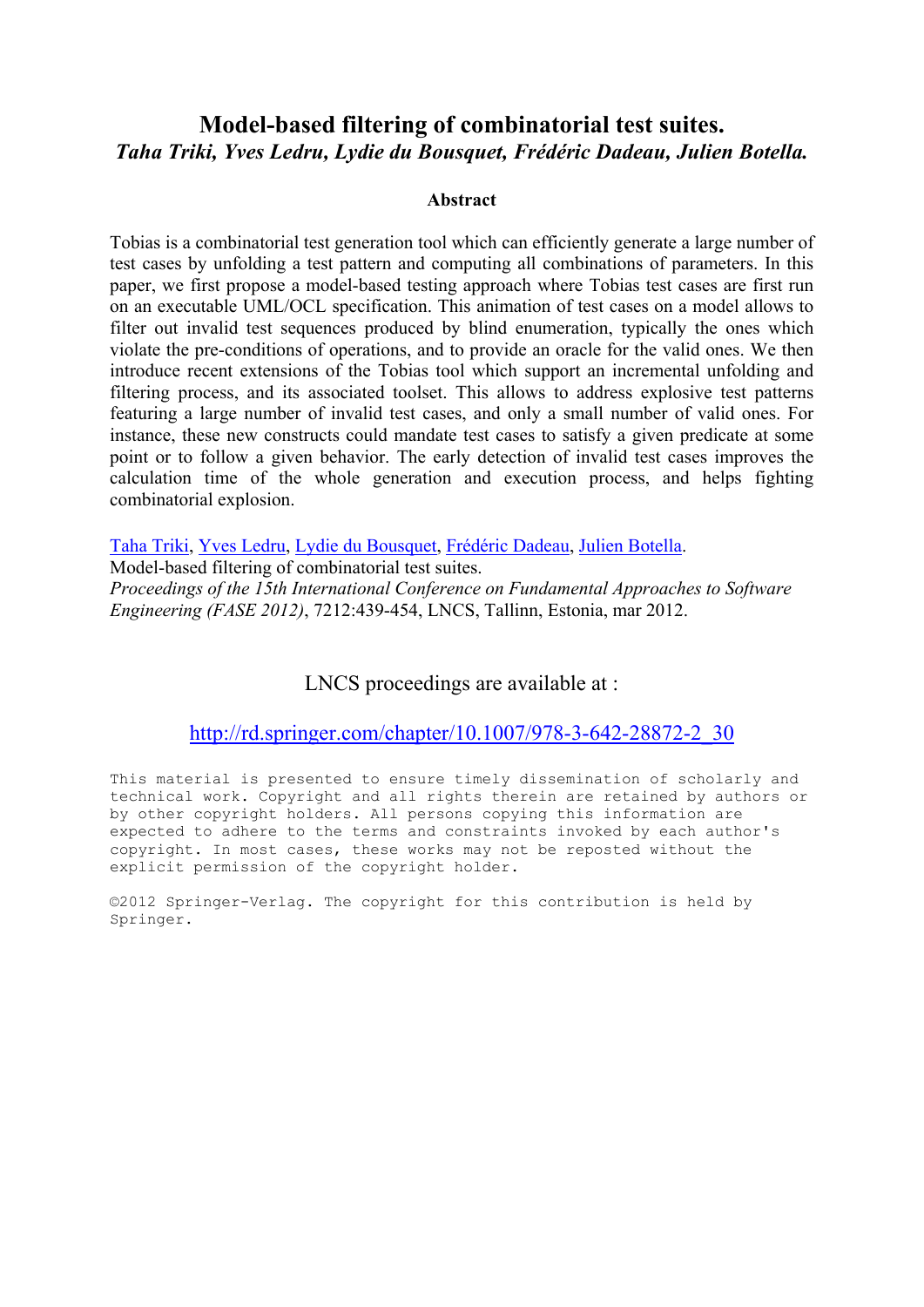# Model-based filtering of combinatorial test suites

T. Triki<sup>1</sup>, Y. Ledru<sup>1</sup>, L. du Bousquet<sup>1</sup>, F. Dadeau<sup>2</sup>, and J. Botella<sup>3</sup>

 $^1$  UJF-Grenoble 1/Grenoble-INP/UPMF-Grenoble 2/CNRS, LIG UMR 5217, F-38041, Grenoble, France {Taha.Triki, Yves.Ledru, Lydie.du-Bousquet}@imag.fr  $2$  LIFC - INRIA CASSIS Project, 16 route de Gray, 25030 Besançon, FRANCE frederic.dadeau@lifc.univ-fcomte.fr <sup>3</sup> Smartesting, Besançon, France julien.botella@smartesting.com

Abstract. Tobias is a combinatorial test generation tool which can efficiently generate a large number of test cases by unfolding a test pattern and computing all combinations of parameters. In this paper, we first propose a model-based testing approach where Tobias test cases are first run on an executable UML/OCL specification. This animation of test cases on a model allows to filter out invalid test sequences produced by blind enumeration, typically the ones which violate the pre-conditions of operations, and to provide an oracle for the valid ones. We then introduce recent extensions of the Tobias tool which support an incremental unfolding and filtering process, and its associated toolset. This allows to address explosive test patterns featuring a large number of invalid test cases, and only a small number of valid ones. For instance, these new constructs could mandate test cases to satisfy a given predicate at some point or to follow a given behavior. The early detection of invalid test cases improves the calculation time of the whole generation and execution process, and helps fighting combinatorial explosion.

# 1 Introduction

Combinatorial testing is an efficient way to produce large test suites. In its basic form, combinatorial testing identifies sets of relevant values for each parameter of a function call, and the production of the test suite simply generates all combinations of the values of the parameters to instantiate the function call. JMLUnit [4] is a simple and efficient tool based on this technique, which uses JML assertions as the test oracle. Extended forms of combinatorial testing allow to sequence sets of operations, each operation being associated to a set of relevant parameters values. This produces more elaborate test cases, which are appropriate to test systems with internal memory whose behaviour depends on previous interactions. Tobias [19, 17, 18] is one of these combinatorial generators. It was used successfully on several case studies [3, 9, 10] and has inspired recent combinatorial testing tools, such as the combinatorial facility of the Overture toolset for  $VDM++[16]$  or jSynoPSys [8].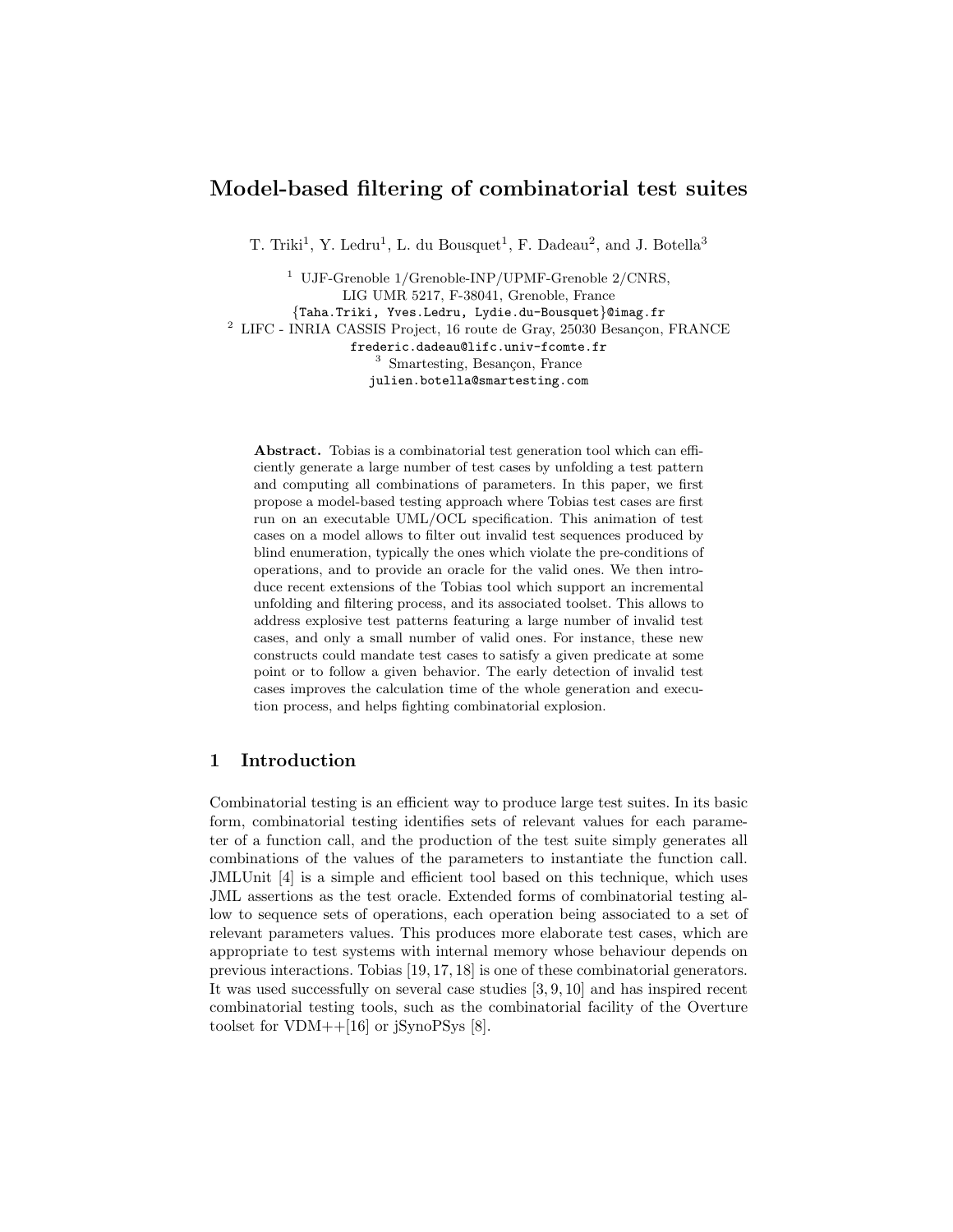Tobias takes as input a test pattern and performs its combinatorial unfolding into a possibly large set of test cases. Each test case usually corresponds to a sequence of test inputs. An additional oracle technology is needed to decide on successful or failed test executions. In the past, we have mainly used the run-time evaluation of JML assertions as a test oracle [3]. But the tool can be used in other contexts than Java/JML. In this paper, we adopt a modelbased testing approach where tests are first played on a UML/OCL specification of the system under test. The animation of a sequence of operations on the UML/OCL specification is performed by the Test Designer tool of Smartesting <sup>4</sup> and brings two kinds of answers. First, it reports whether the sequence is valid, i.e. each of its calls satisfies the pre-condition of the corresponding operation and is able to produce an output which verifies the post-condition. Then, it provides the list of intermediate states and operation results after each operation call. This information can be used as test oracle to compare with the actual states and results of the system under test. It must be noted that the model is deterministic, which forces all accepted implementations to produce the same results and intermediate states (if observable). In summary, the model is used (a) to discard invalid sequences, and (b) to provide an oracle for valid ones.

Combinatorial testing naturally leads to combinatorial explosion. This is initially perceived as a strength of such tools: large numbers of tests are produced from a test pattern. This helps to systematically test a system by the exhaustive exploration of all combinations of selected values. The latest version of Tobias has been designed to generate up to 1 million abstract test cases. It is actually only limited by the size of the file system where the generated tests are stored. Unfortunately, the translation of these test cases into a target technology such as JUnit, the compilation of the resulting file and its execution usually require too much computing resources and, in practice, the size of the test suite must be limited between 10 000 and 100 000 test cases.

Several techniques can be adopted to limit combinatorial explosion. The most classical one is the use of pairwise testing techniques [5] which does not cover all combinations of parameter values but simply covers all pairs of parameter values. This technique is very efficient to reduce a large combinatorial test suite to a much smaller number of test cases, but it relies on the hypothesis that faults result from a combination of two parameters. Therefore it may miss faults resulting from a combination of three or more parameters. The technique can be generalized to cover all  $n$ -tuples of parameters but it may always miss combinations of  $n + 1$  parameters. Another approach is the use of test suite reduction techniques [13] which select a subset of the test suite featuring the same code coverage as the original test suite. This technique has several limitations. First, it requires to play the full test suite in order to collect coverage information. Also, empirical studies have shown that test suite reduction may compromise fault detection [20].

In this paper, we consider the case where combinatorial test suites lead to a large proportion of invalid test cases, i.e. test cases which will not be accepted

<sup>4</sup> http://smartesting.com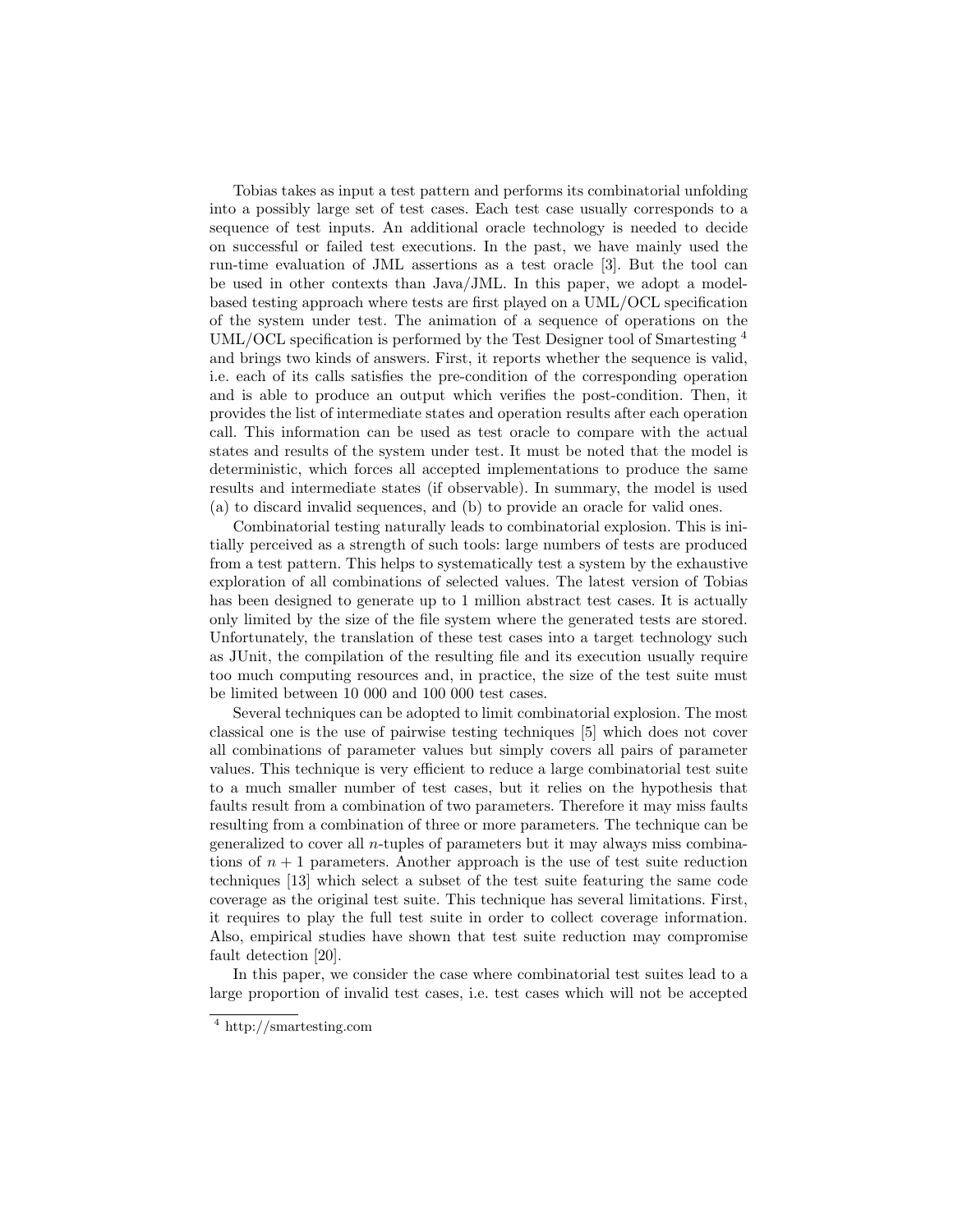by the specification. These invalid test cases must be discarded from the test suite because the specification is unable to provide an oracle for these tests. Discarding these invalid test cases leads to a safe reduction of the test suite. We present a tool which incrementally unfolds a test pattern and discards invalid test cases. The tool is based on an evolution of the Tobias tool where several new constructs have been added to the base language.

Section 2 introduces an illustrative case study. Then Section 3 presents the basic constructs of Tobias, using the case study. Section 4 presents additional constructs which help filter combinatorial test suites. Section 5 presents the toolset which incrementally unfolds the test patterns and filters the resulting test suite. Section 6 reports on several experiments carried with this tool set. Section 7 gives an overview of the research literature related to our work. Finally, Section 8 draws the conclusions of this work.

#### Perso Use Invalid SetBPC,SetHPC setBPC, SetHPC checkpin checkPin, credit, debit, getBalan SetHPC, authBank, checkPin checkpin authBan setHPC Method signature Informal description beginSession(int) Opening of session endSession() Termination of session setBpc(int) Sets the bank's pin setHpc(int) Sets the holder's pin checkPin(int) Identifies the holder authBank(int) Identifies the bank credit(int) credit of the purse  $\text{debit(int)}$   $\text{debit of the pursue}$ getBalance() value of the balance

#### 2 An illustrative case study

Fig. 1. The main modes of the bank card and the main operations

We consider the example of a smart card application, representing an electronic purse (e-purse). This purse manages the balance of money stored in the purse, and two pin codes, one for the banker and one for the card holder. Similarly to smart cards, the e-purse has a life cycle (Fig. 1), starting with a Personalization phase, in which the values of the banker and holder pin codes are set. Then a Use phase makes it possible to perform standard operations such as holder authentication (by checking his pin), crediting, debiting, etc. When the holder fails to authenticate three consecutive times, the card is invalidated. Unblocking the card is done by a banker's authentication. Three successive failures in the bank authentication attempts make the card return to the Personalization phase. Each sequence of operations is performed within sessions, which are initiated through different terminals. This example has originally been designed to illustrate access control mechanisms, and it is used a basis for test generation for access control<sup>5</sup>. It was already used to illustrate test suite reduction with

<sup>&</sup>lt;sup>5</sup> the original code of the application (in B and Java/JML) is available at

http://membres-liglab.imag.fr/haddad/exemple site/index.html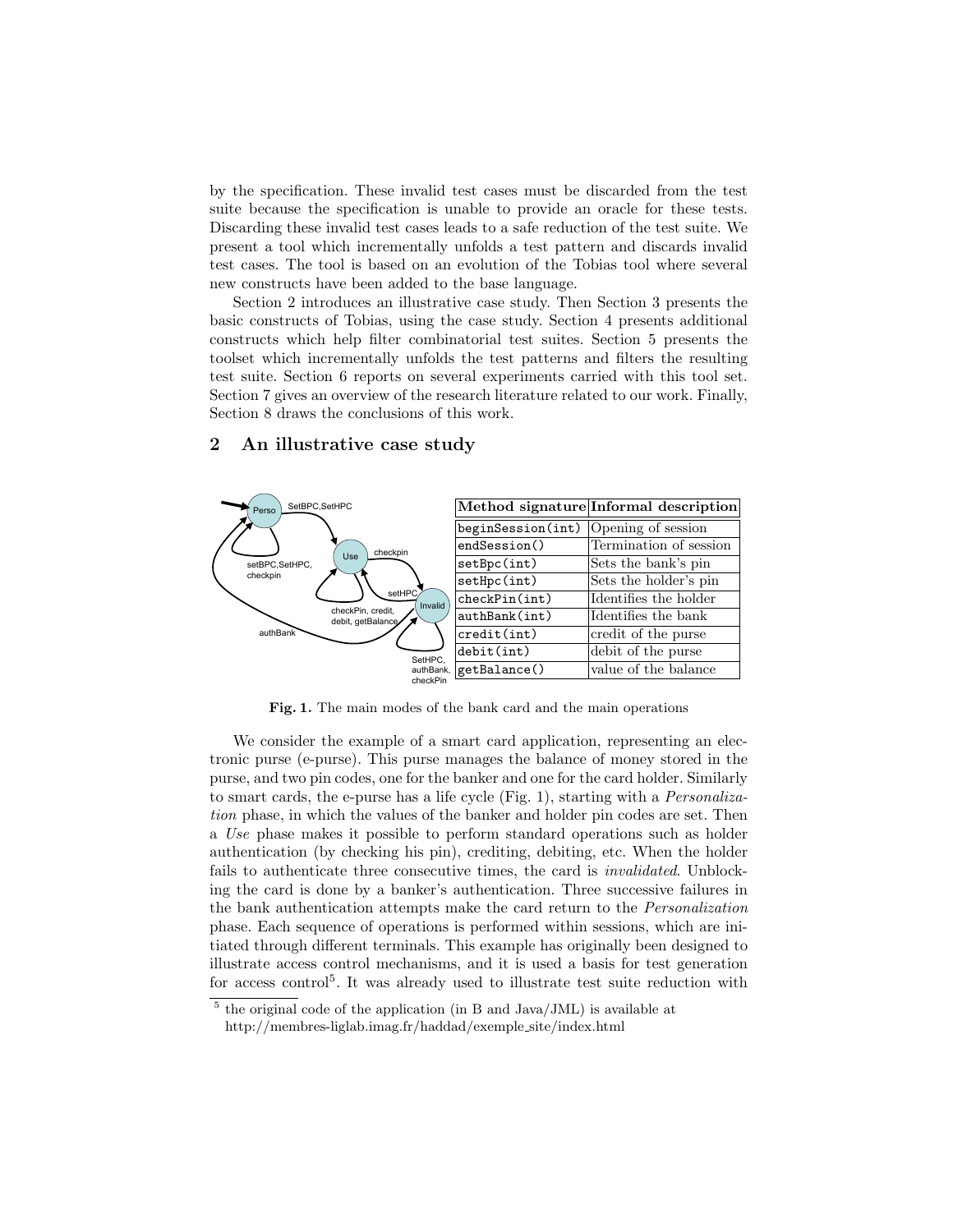#### Pre-condition:

```
(self.isOpenSess_ = true and self.mode_ = Mode::USE and
self.terminal_ = Terminal::PDA and self.hptry_ > 0) = true
Post-condition:
if (pin = self.hpc_) then /**@AIM: HOLDER_AUTHENTICATED */
 self.isHoldAuth_ = true and self.hptry_ = self.MAX_TRY
else /**@AIM: HOLDER_IS_NOT_AUTHENTICATED */
 self.hptry_ = self.hptry_@pre - 1 and self.isHoldAuth_ = false and
  if (self.hptry_ = 0) then /**@AIM: MAX_NUMBER_OF_TRIES_REACHED */
   self.mode_ = Mode::INVALID
  else /**@AIM: MAX_NUMBER_OF_TRIES_IS_NOT_REACHED */
   true
  endif
endif
```
#### Fig. 2. Pre and post-condition for checkPin(int) operation

Tobias [7]. The original example was specified in JML. We have translated this specification into a UML/OCL model for the Smartesting Test Designer tool.

In Test Designer (TD), information about the behaviour of operations is captured in assertions associated to the operations. In the perspective of animation, these assertions must characterize a deterministic behaviour. An example of the pre- and post-conditions of the checkPin(int) operation is given Fig. 2. Post-conditions represent the code to be animated by TD if the pre-condition is verified. TD uses an imperative variant of  $OCL<sup>6</sup>$ , inspired by the B language [1]. The variables appearing in the right hand side of a = sign are implicitly taken in their pre-state (usually denoted in OCL by @pre). In the model, the conditional branches are tagged with special comments. For example if the pin code is equal to the right one (self.hpc\_), the tag @AIM:HOLDER\_AUTHENTICATED will be activated and saved by the animator. After animation of an operation call, TD provides the list of all activated tags. The set of activated tags after an execution represents a behaviour of an operation. For example, the set:  $B1 = \{0$ AIM:HOLDER\_IS\_NOT\_AUTHENTICATED, @AIM:MAX\_NUMBER\_OF\_TRIES\_REACHED} is a behaviour of the checkPin operation leading to INVALID mode.

#### 3 Basic Tobias test patterns

To generate test cases, Tobias unfolds a test pattern (also called "test schema"). The textual Tobias input language (TSLT) contains several types of constructs allowing the definition of complex system scenarios. The key concept in the Tobias input language is the group concept which defines a set of values or sequences of instructions. The group concept is subject to combinatorial unfolding. Some other concepts can be applied to instructions like iteration or choice. To illustrate these constructs, let us consider the following pattern:

<sup>6</sup> The example presented in this paper follows the standard OCL syntax.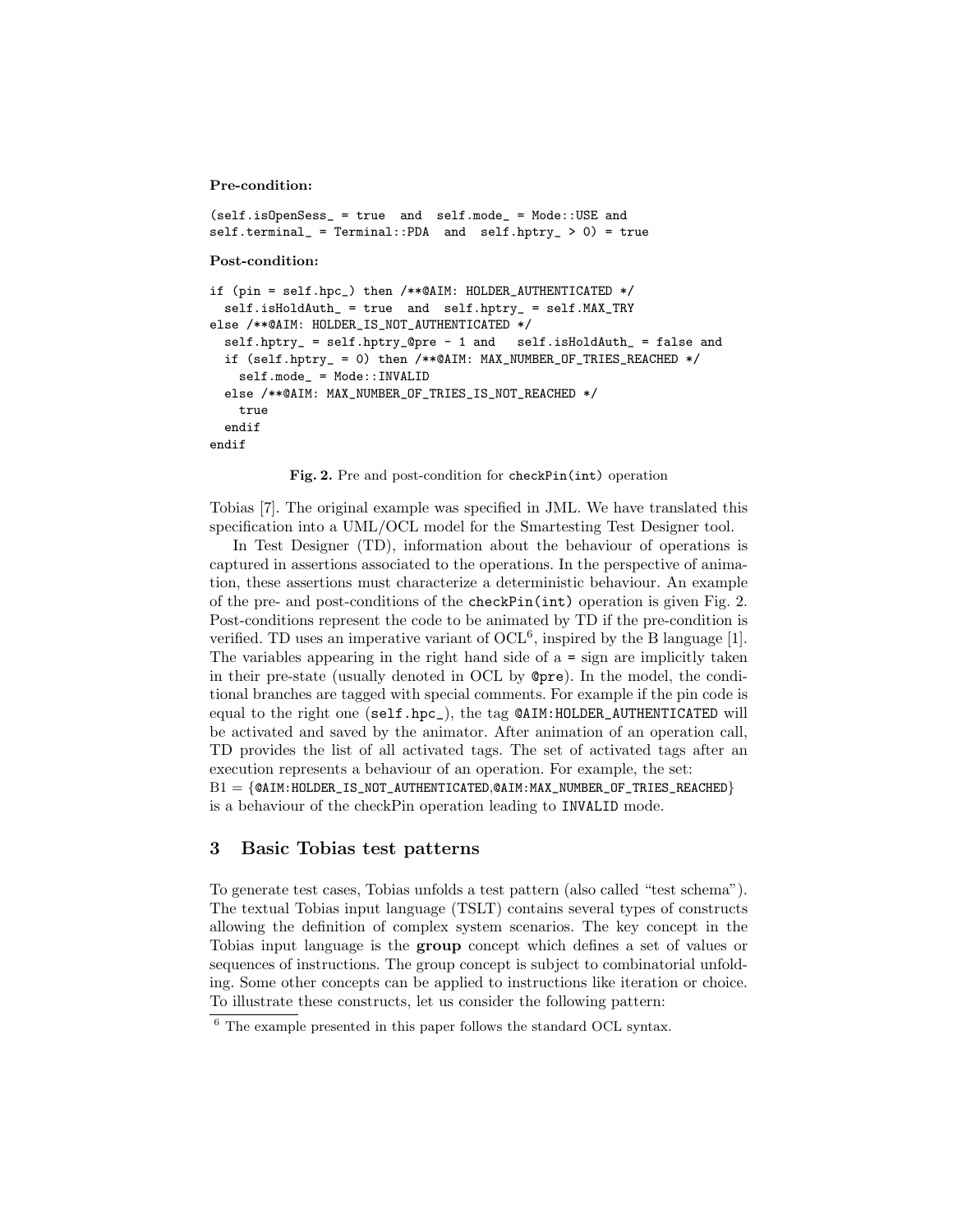```
group EPurseSchema1 [us=true, type=instruction] {
   @IUT; @Personalize; @AuthenticateHolder; @Transaction{1,3};}
group IUT [type=instruction] { EPurse ep = new EPurse(); }
group Personalize [type=instruction] {
   ep.beginSession(Terminal.ADMIN); ep.setBpc(@BankPinValue);
   ep.setHpc(@UserDebitValue); ep.endSession(); }
group AuthenticateHolder{
   ep.beginSession(Terminal.PDA); ep.checkPin(@UserPinValue){1,4}; }
group Transaction [type=instruction] {
    (ep.credit(@Amounts) | ep.debit(@Amounts)); }
group BankPinValue [type=value] {values = [12,45];}
group UserPinValue [type=value] {values = [56,89];}
group Amounts [type=value] \{ values = [-1,0,50]; \}
```
EPurseSchema1 is a group of instructions (type = instruction), and the flag us indicates whether the group will be unfolded (=true) or not. This group is a sequence of 4 other groups: IUT, Personalize, AuthenticateHolder and Transaction. This last group will be repeated one to three times in the sequence. The IUT group defines a new instance of class EPurse. Then, the Personalize group opens a new ADMIN session, sets the banker and the holder PIN codes, and finally closes the session. The AuthenticateHolder group authenticates the holder, and finally the Transaction group allows to do transactions. We use groups of values in some operation calls. For instance, the parameter of the setBpc method has 2 possible values.

The iteration construct  $\{m,n\}$  repeats an instruction, or a sequence of instructions, from  $m$  to  $n$  times or exactly  $m$  times. For example, in group AuthenticateHolder, the checkPin operation is iterated 1 to 4 times (to check all possible sequences of correct/incorrect user authentication.

The Transaction group illustrates the choice construct. It consists of an exclusive choice between the two operation calls Debit or Credit. Each of them can be instantiated by three different amounts.

The EPurseSchema1 pattern is unfolded into 30 960 test cases :

 $1 * (2^2)^* (2^1 + 2^2 + 2^3 + 2^4) * ((3 * 2)^1 + (3 * 2)^2 + (3 * 2)^3)$ . Only 2776 test cases are valid ones (i.e. satisfy the pre-conditions). In Fig. 3, examples of test cases unfolded from EPurseSchema1 are given, TC3 is valid, contrary to TC26835 (which executes 4 consecutive calls to the checkPin operation with the wrong Pin code) and TC30960 (which executes a debit operation but never credits).

If we put the maximum iteration bound of Transaction to 10, it would result into 8 707 129 200 test cases and would cause combinatorial explosion. In the next sections, we will see how the new Tobias constructs make it possible to take such explosive test patterns into account.

# 4 New Tobias constructs

Here, we introduce three new constructs for the Tobias input language. These constructs support new techniques for filtering test cases. This allows to control the size of the produced test suite, and incrementally pilot the combinatorial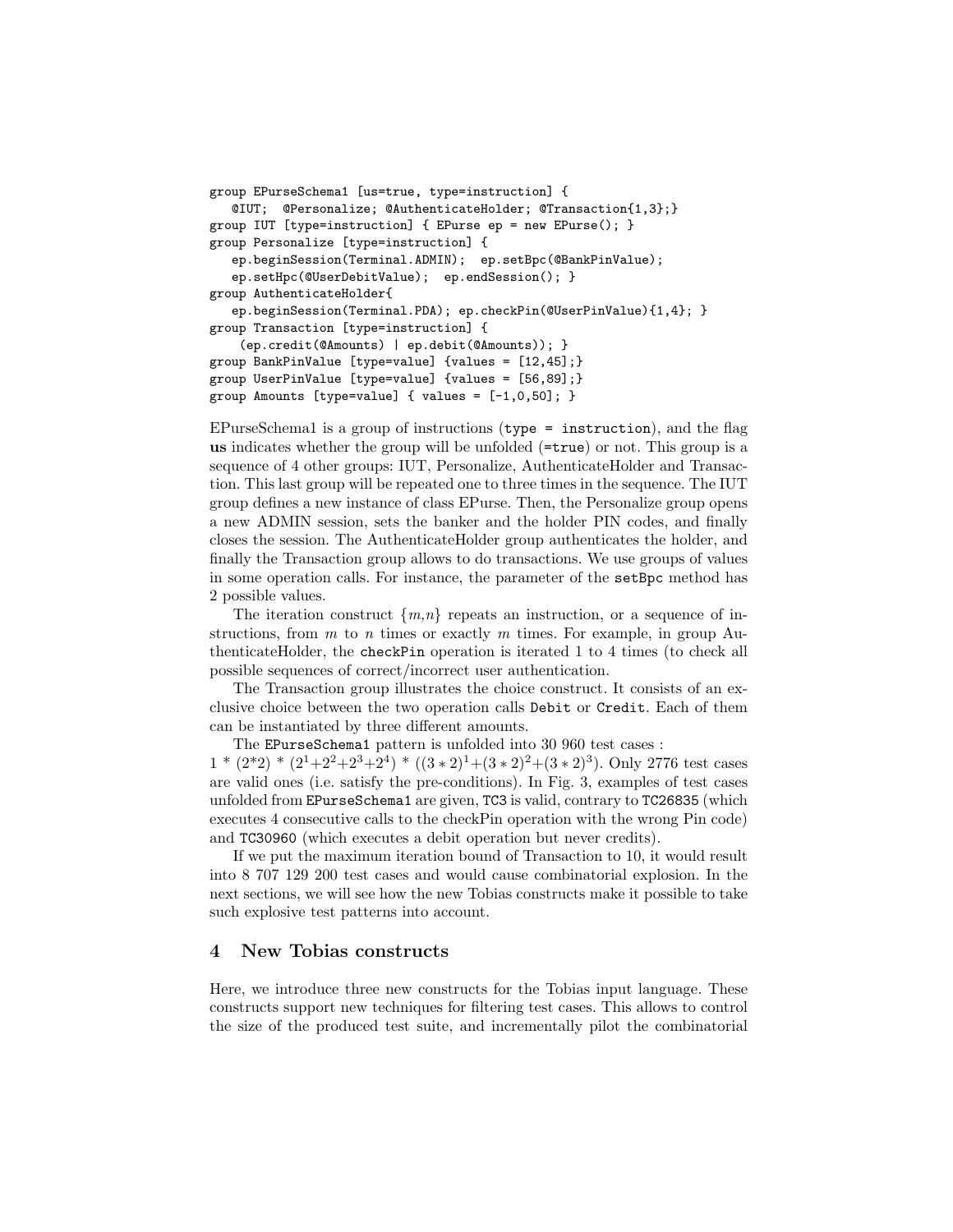```
...
TC3: EPurse ep = new EPurse(); ep.beginSession(Terminal.ADMIN);
     ep.setBpc(12); ep.setHpc(56); ep.endSession();
     ep.beginSession(PDA); ep.checkPin(56); ep.credit(50)
...
TC26835: EPurse ep = new EPurse(); ep.beginSession(ADMIN);
       ep.setBpc(45); ep.setHpc(89); ep.endSession();
       ep.beginSession(PDA); ep.checkPin(56); ep.checkPin(56);
       ep.checkPin(56); ep.checkPin(56); ep.credit(50)
...
TC30960: EPurse ep = new EPurse(); ep.beginSession(Terminal.ADMIN);
     ep.setBpc(45); ep.setHpc(89); ep.endSession();
     ep.beginSession(PDA); ep.checkPin(89); ep.checkPin(89);
     ep.checkPin(89); ep.checkPin(89); ep.debit(50); ep.debit(50);
     ep.debit(50)
```
Fig. 3. Examples of test cases unfolded from EPurseSchema1

unfolding process. These constructs are inspired by the jSynoPSys scenario language [8] and are syntactically and semantically adjusted to meet our needs.

The State predicate construct inserts an OCL predicate in the test sequence. The predicate expresses that a property is expected to hold at this stage of the test sequence. Tests whose animations do not satisfy this OCL predicate should be discarded from the test suite. It allows the tester to select a subset of the unfolded test suite featuring a given property at execution time. For example, not all AuthenticateHolder animations succeed. Therefore, we define a state predicate to select the tests which succeed the authentication. The pattern is defined as follows:

group EPurseSchema5 [us=true, type=instruction] { @IUT; @Personalize;  $\texttt{QAuthor} \rightarrow (\{ep\}$ , self.isHoldAuth\_ = true);  $\texttt{QTransaction}$ ; } AuthenticateHolder performs checkPin one to four times. Then the pattern selects those sequences which end up with a successful authentication. The TSLT construct takes the form  $\rightsquigarrow$  (set of targets, OCL predicate), where the set of targets identifies the objects which correspond to self in the OCL predicate. Here the set of targets is the singleton including ep.

The behaviours construct is another way to filter tests. It applies to an operation and keeps the tests whose animation covers a given behaviour, expressed as a set of tags. For example, in the previous pattern (EPurseSchema5), instead of using a state predicate to keep tests that succeed the holder authentication, we select the authentication sequences whose last call to checkPin covers the tag @AIM:HOLDER\_AUTHENTICATED.

```
group EPurseSchema6 [us=true, type=instruction] {
@IUT; @Personalize; @AuthenticateHolder2; @Transaction; }
group AuthenticateHolder2 {
ep.beginSession(Terminal.PDA); ep.checkPin(@UserPinValue){0,3};
ep.checkPin(@UserPinValue)/w{set(@AIM:HOLDER_AUTHENTICATED)}; }
```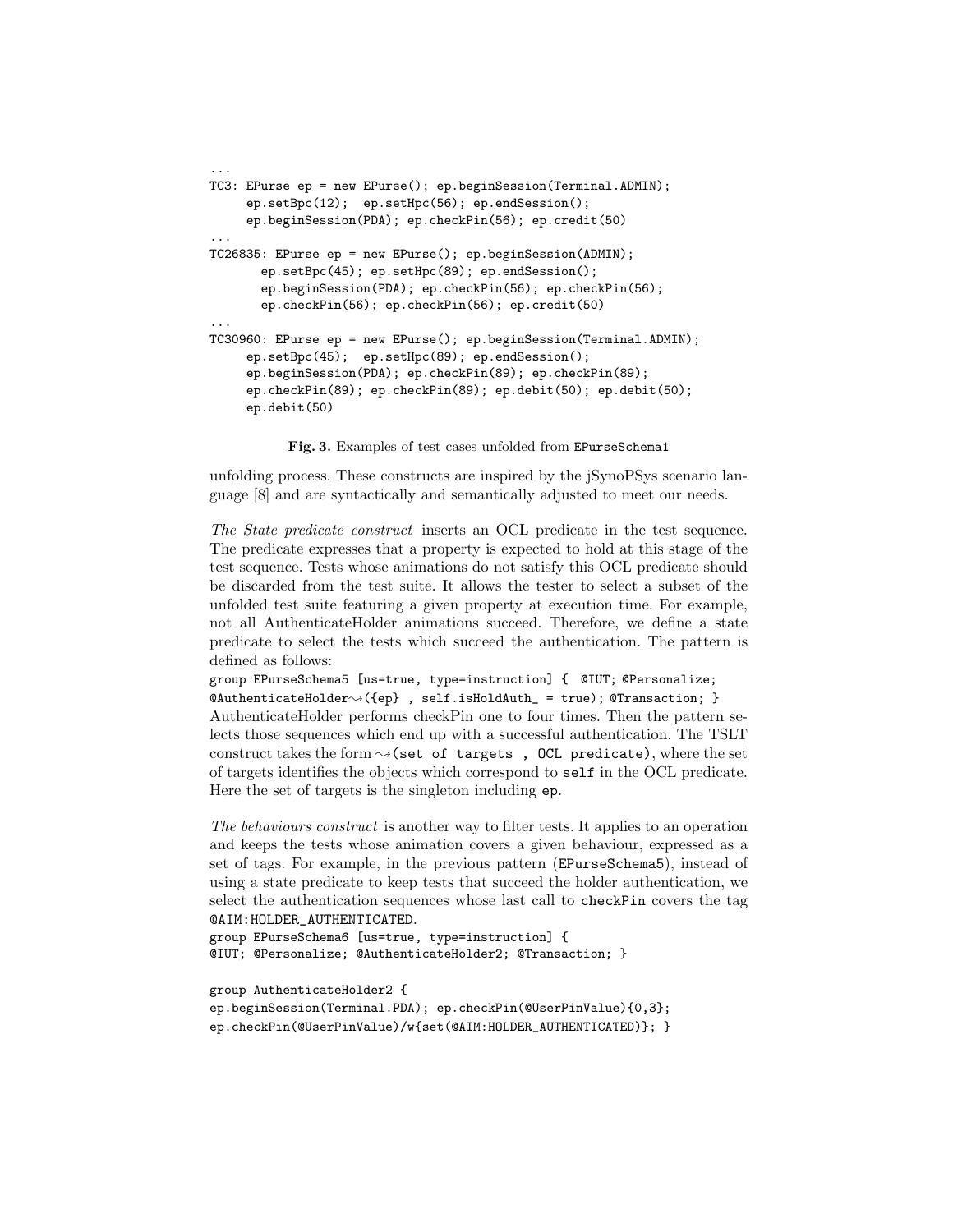After the last call to checkPin, we put the symbol /w and we define a set of tags that must be activated after the operation execution. Here, when the pin code is correct, the tag @AIM:HOLDER AUTHENTICATED is covered in the post-condition of checkPin (see Sect. 2).

The Filtering key is called after an instruction. It allows to accept a set of succeeded tests at some position and to discard the others. Then it will select some of the succeeded tests. TSLT provides four filtering keys  $($  ONE,  $_\text{ALL, n}$ ,  $\mathcal{M}_n$ ) to keep one, all, n or n% of the valid prologues. If we want to accept all of them we use  $\Delta$ LL, just one we use  $\Delta$ ONE and  $\Delta$ n (resp.  $\Im$ ) randomly selects n (resp. n% of the) test cases amongst the valid ones. For example consider EPurseSchema7. The prologue group leads the purse to a state where the holder is authenticated. If the test engineer simply wants to keep one of these, he can add keyword \_ONE after the prologue :

group EPurseSchema7 [us=true, type=instruction] { @Prologue\_ONE; @Transactions; } group Prologue [us=true, type=instruction] { @IUT;@Personalize; @AuthenticateHolder2; }

#### 5 The incremental unfolding and filtering process

#### 5.1 Standard unfolding and filtering process

Before introducing the mechanism of incremental unfolding, we begin by presenting the process of generation, animation and filtering of test cases by coupling the Tobias and Test Designer tools (Fig. 4). The starting point is a schema file including a test pattern written in TSLT. Three steps are automatically involved to produce the test evaluation results:

- 1. The schema file is unfolded by the Tobias tool which generates one or several test suite files written in the XML output language of the tool (outob file). For each group marked in TSLT as us=true, Tobias produces an outob file. This file contains all abstract test cases generated by the combinatorial unfolding of the corresponding group.
- 2. The outob files are translated into JUnit test suites including all necessary information to animate test cases. Each JUnit test case interacts with the API of TD to animate the model. We take advantage of the JUnit framework and the Java API of TD to animate the tests in a popular and familar tool for engineers, and to benefit from the JUnit structure of test suites.
- 3. JUnit executes the test suites. Each test case is animated on the TD model through the TD API. The animation process allows to identify and filter out invalid test cases, i.e. the ones which:
	- include some operation call that violates its precondition,
	- include some operation call that violates its postcondition,
	- do not fulfill some state predicate or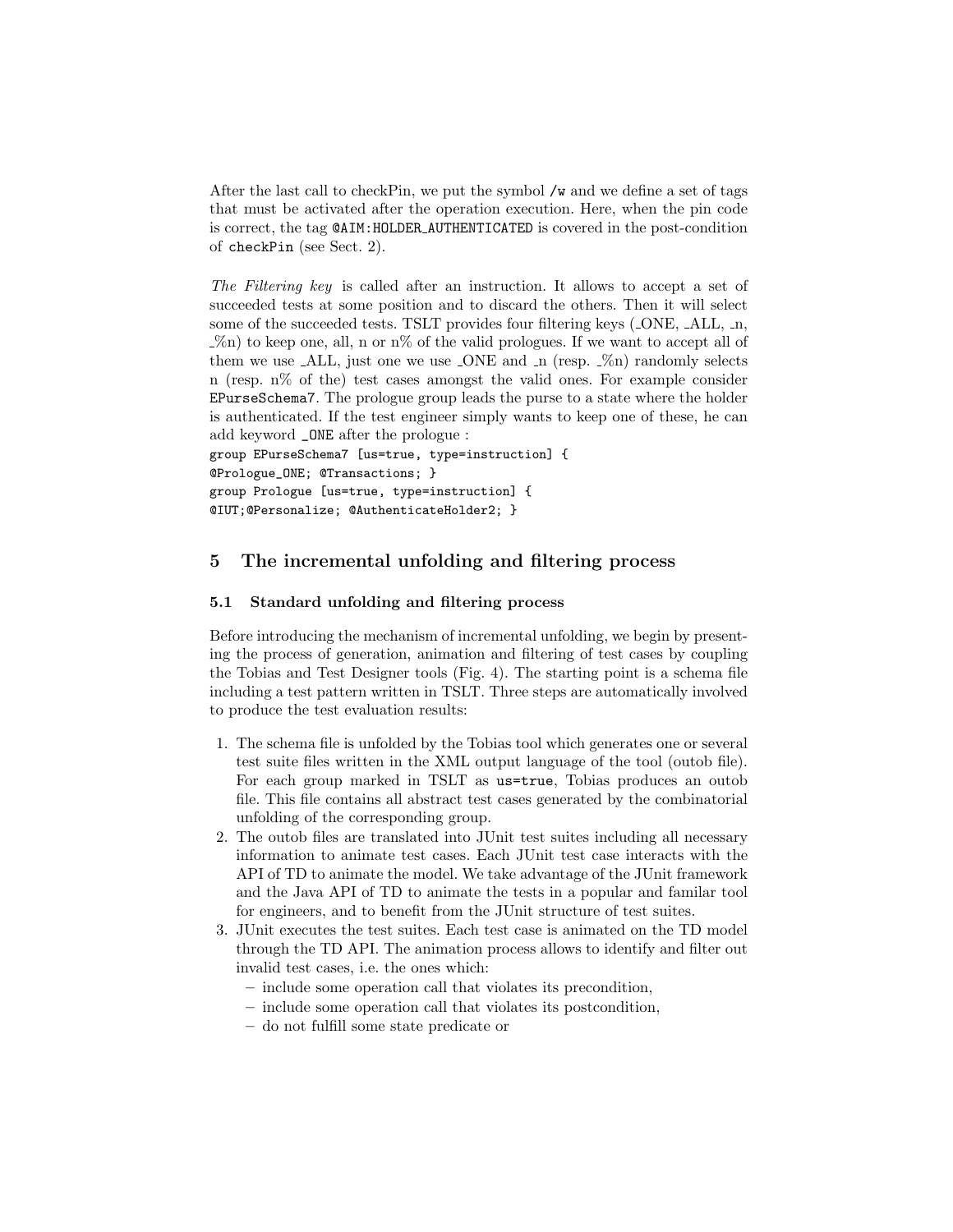

Fig. 4. The process of generation and filtering test cases (standard process)

– include some operation call that fails to activate its associated behaviours.

The animation of test cases proceeds sequentially. If an instruction fails because of one of these four reasons, the animation of the test stops and the test case is declared as failed and discarded from the test suite. The valid ones are saved to a repository.

#### 5.2 Incremental unfolding and filtering process

Algorithm The standard process requires to completely unfold the test patterns and to animate each test case of each test suite. At this stage, we did not take advantage of filtering keys ( $\text{ONE}$ ,  $\text{ALL}$ ,  $\text{m}$ ,  $\text{m}\%$ ). These filtering keys can be applied on the resulting test suite to select the relevant test cases. In this section, we will see that the early application of filtering keys may lead to significant optimisations of (a) the unfolding process and (b) the animation of the test suite.

The incremental process is defined for the unfolding of a single pattern p. It can be generalized to unfold multiple patterns. Its algorithm is given in Fig. 5 and performs the following steps:

- At each iteration, pattern p is divided into a prefix, located before the first filtering key, and a postfix, located after it.
- The standard unfolding and filtering process of Sect. 5.1 is applied to the prefix. It results into a group of valid unfolded prefixes.
- A subset of this group is selected according to the filtering key.
- This subset of valid unfolded prefixes is concatenated with the postfix to form the new value of p.
- The process iterates until all filtering keys are processed in the pattern.
- A last unfolding is applied to the resulting pattern stored in p.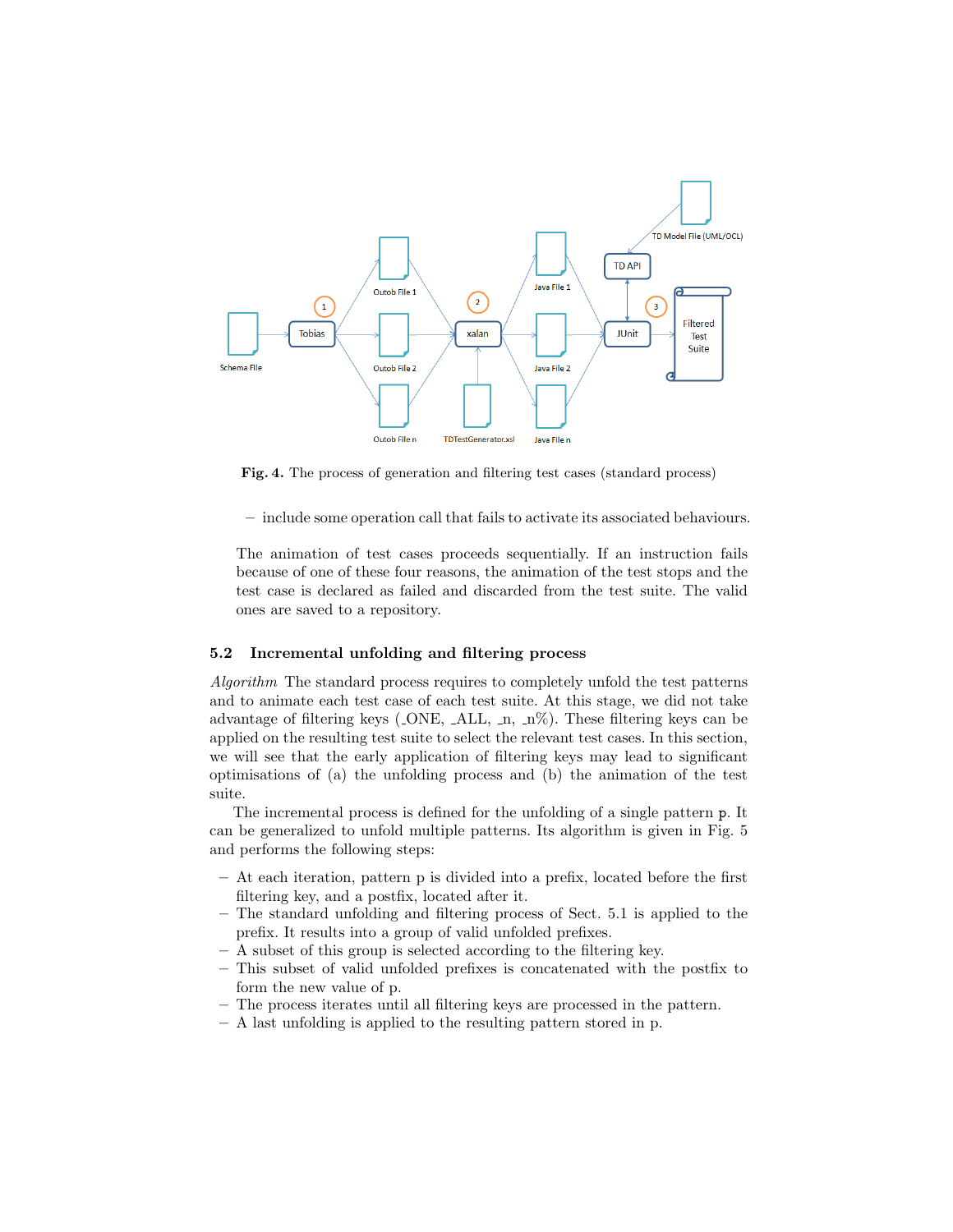```
algorithm Incremental_Generation_And_Execution_Process (p):
 while( p contains at least one filtering key )
    Let (prefix _1stKey ; postfix) match p in
    validPrefixes := apply_Standard_Process(prefix);
    validPrefixesSubset := Select_Subset_Of_
                           Valid_Prefixes_According_To(1stKey);
    p := (validPrefixesSubset ; postfix);
 end while
 result := apply_Standard_Process(p);
end
```
Fig. 5. The incremental unfolding algorithm

Example To illustrate this incremental process, consider the following pattern: group EPurseSchema9 [us=true, type=instruction] { @IUT; @Personalize;  $\mathcal{Q}$ AuthenticateHolder $\rightsquigarrow$  ({ep}, self.isHoldAuth\_ = true)\_ONE;  $\mathcal{Q}$ Transactions;} Before calling @Transactions, we would like to choose just one (\_ONE) sequence

of operations that succeeds holder authentication.

The prefix of this pattern is:

group EPurseSchema9pre [us=true, type=instruction] { @IUT; @Personalize;  $\texttt{QAuthor}$  ({ep}, self.isHoldAuth\_ = true); }

This prefix is then unfolded using the standard process. The three steps are executed to generate, animate and filter test cases. It unfolds into 120 tests, where only 56 are valid. A valid test is choosen randomly between them and inserted as a prefix in the new pattern:

group EPurseSchema9b [us=true, type=instruction] {

(ep.beginSession(ADMIN) ; ep.setBpc(45) ; ep.setHpc(56) ; ep.endSession() ; ep.beginSession(PDA) ; ep.checkPin(89) ;

```
ep.checkPin(56) ; ep.checkPin(56) ;); @Transactions; }
```
Since there is no remaining filtering key, the whole pattern will be unfolded to generate the final test cases. This unfolding leads to 6 test cases, where only 3 are valid. The final number of valid test cases may depend on the prefix that will be chosen randomly. These test cases will be animated to discard the invalid ones, and then produce the filtered test suite. This process is clearly optimized since only 126 test cases were completely unfolded, instead of 720 in the standard process. In the next section, we present experimental results on more complex examples.

# 6 Some experimental results

Let us consider the following example:

group EPurseExample [us=true, type=instruction] {@IUT; @Personalize;  $@Author\rightarrow({ep}$ , self.isHoldAuth\_ = true); $@Transformation{4};$ The EPurseExample is unfolded into 155 520 test cases. Our tools succeed to achieve steps 1 and 2 (translation into TSLT and production of an outob file). Unfortunately, the translation of the outob XML file into a JUnit file crashes due to a lack of memory (we used up to 1.5Gb of RAM). If this had succeeded, we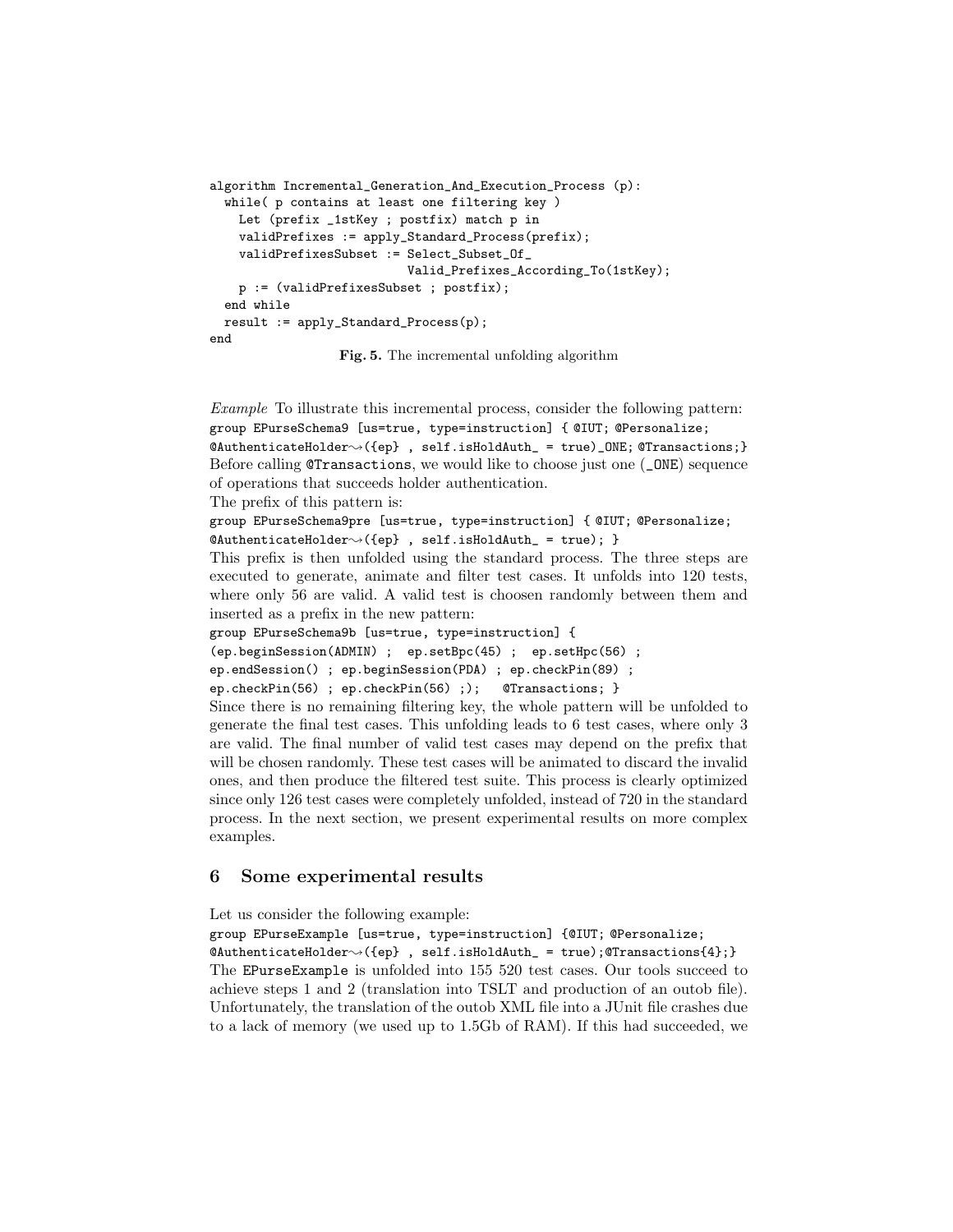presume that the compilation of the JUnit file would also crash. These technical problems can be overcome by decomposing our files into smaller ones, but still the whole process would take time and computing resources. Other group definitions can rapidly reach over 1 million test cases which may require untractable time and memory resources. We redefine the pattern by introducing filtering keys: group EPurseExampleUsingKeys [us=true, type=instruction] {

 $\texttt{QIUT}$ ;  $\texttt{QPersonalize}$ ;  $\texttt{QAuthori}$  at  $\texttt{Holder} \rightarrow \texttt{(ep}$  ,  $\texttt{self.isHoldAuthor}$  = true); @Transactions\_ALL; @Transactions\_ALL; @Transactions\_ALL; @Transactions; } This pattern will produce the same valid test cases as the previous one, since we used the \_ALL key. Using the incremental process, we need four iterations to remove the three filtering keys and unfold the resulting pattern. The pattern is completely unfolded and animated in 175 seconds as given in Fig. 6. As a

|       | Iteration Nb of tests unfolded Nb of tests accepted |
|-------|-----------------------------------------------------|
| 720   | 168                                                 |
| 1008  | 560                                                 |
| 3360  | 1904                                                |
| 11424 | 6496                                                |

Fig. 6. Results of EPurseExampleUsingKeys unfolding

result our 155 520 test cases only include 6496 valid ones. To identify these, our incremental process needs four iterations but only unfolds and plays 16512 test cases. In this case, it performed the selection process using 10% of the resources needed for the standard one, and kept the test suites small enough to avoid tool crashes.

Support for a brute force approach. Let us consider another explosive pattern, based on Fig. 1. The aim of this pattern is to find test sequences where the purse goes back to Personalisation mode, before being set in Use mode. The only way to reach this goal is to start from  $Personode$ , go into Use and Invalid modes, before getting back to  $Perso$  and finally to Use. These major steps are captured in the state predicates of the following pattern:

```
group EPurseSchema18op [us=true, type=instruction] {
@IUT;
@ALLOps{4}~\rightarrow ({ep}, self.mode_ = Mode::USE);
@ALLOps{5}~\rightarrow ({ep}, self.mode_ = Mode::INVALID);
@ALLOps{5}~\rightarrow ({ep}, self.mode_ = Mode::PERSO);
@ALL0ps{4} \rightsquigarrow ({ep}, self.mode_ = Mode::USE); }
```
In order to change states, we adopt a brute force approach where a single group has been defined for all operations offered by the card. Group ALLOps can be unfolded in 19 elements.

```
group ALLOps { ep.beginSession(@TerminalValue) | ep.endSession() |
ep.setBpc(@BankPinValue) | ep.setHpc(@UserDebitValue) |
ep.authBank(@BankPinValue) | ep.checkPin(@UserDebitValue) |
ep.credit(@Amounts) | ep.debit(@Amounts); }
```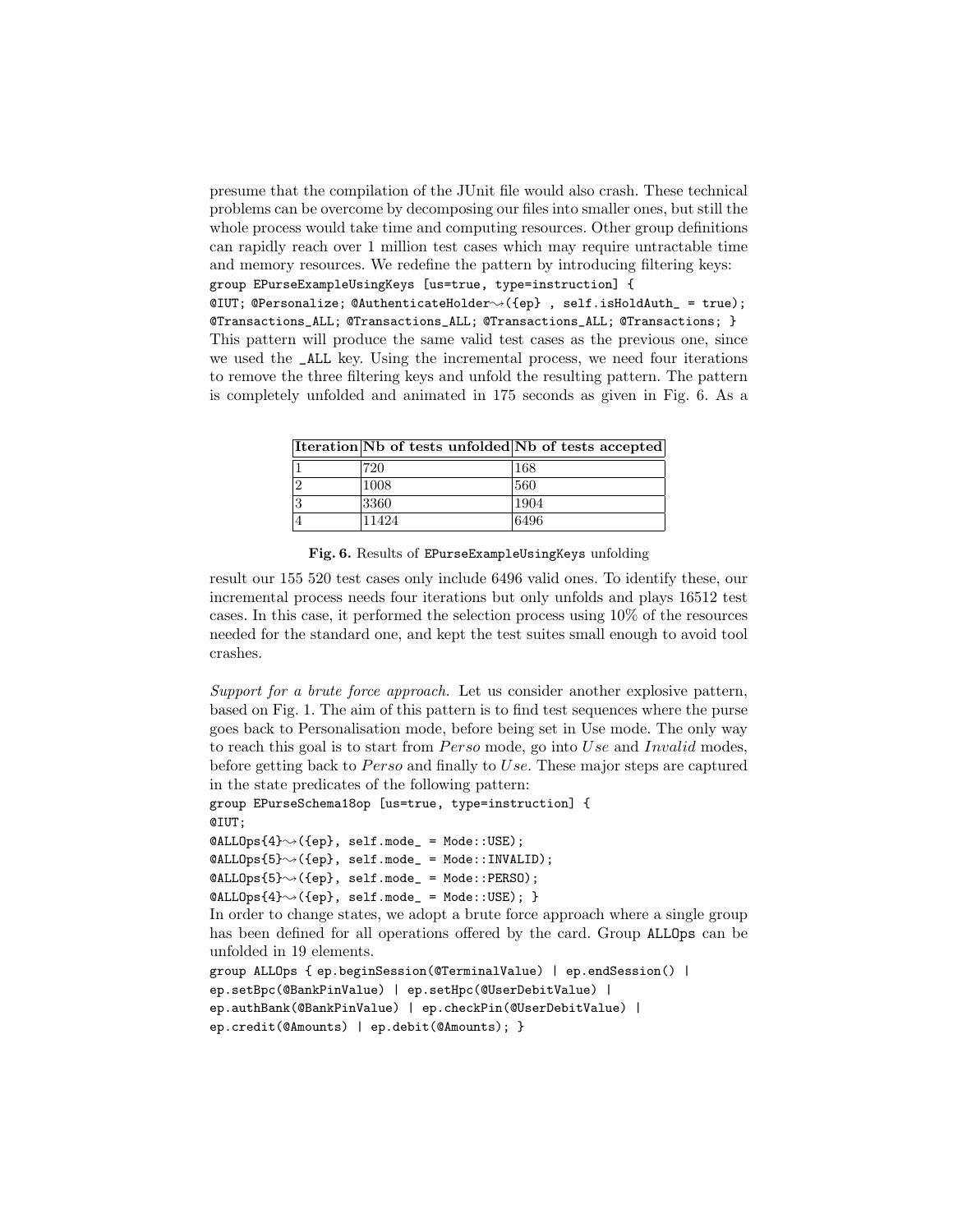EPurseSchema18op repeats all operations 4 times, until it reaches the Use mode. Finding that it requires 4 iterations can result from a trial and error process, or from a careful study of the specification. Since we adopt a brute force approach, let us consider that the engineer has attempted to reach the Use mode in one to three steps, without success, and finally found that four steps were sufficient (session opening, setting the Holder and Bank codes, and session close). Similarly he found that 5 steps are the minimum to reach state  $Invalid$  (session opening, three unsuccessful attempts to checkPin and session close), and to then reach state *Perso* (session opening, three unsuccessful attempts to authBank and session close). As a result, to find a valid sequence reaching the Use mode and returning to the same mode after visiting the other modes, we need to call at least 18 operations  $(4+5+5+4)$ . EPurseSchema18op represents  $19^{18}$  test cases (about  $10^{23}$  test cases), and thus cannot be directly unfolded. Because of the brute force approach, and because we inserted filtering predicates, a large number of these test cases will be invalid. This enables us to call the incremental process.

We redefine EPurseSchema18op using the filtering key ALL to keep all valid prefixes.

group EPurseSchema18opWFilteringKey [us=true, type=instruction] { @IUT;

@ALLOps\_ALL; @ALLOps\_ALL; @ALLOps\_ALL;

 $@ALL0ps \rightarrow ({ep}, self-mode = Mode::USE) _ALL;$ 

@ALLOps\_ALL; @ALLOps\_ALL; @ALLOps\_ALL; @ALLOps\_ALL;

 $@ALLOps\rightarrow({ep}, self-mode = Mode::INVALID)_ALL;$ 

@ALLOps\_ALL; @ALLOps\_ALL; @ALLOps\_ALL; @ALLOps\_ALL;

 $@ALL0ps \rightarrow (^{ep}, self mode = Mode::PERSO)_ALL;$ 

@ALLOps\_ALL; @ALLOps\_ALL; @ALLOps\_ALL;

 $@ALL0ps \rightarrow ({ep}, self-mode = Mode::USE);$ 

EPurseSchema18opWFilteringKey is unfolded incrementally in 18 iterations. Fig. 7 shows the number of unfolded and accepted tests at each iteration. Steps 9 and 14 show how filtering predicates dramatically decrease the number of accepted tests. Fig. 7 shows that the number of test cases animated at each step remains small enough to be handled with reasonable time and computing resources, and to avoid tool crashes. As a result, we unfolded and animated a total of 85424 test cases for the 18 iterations in less than 17 minutes, instead of  $19^{18}$  in the standard process. We finally found all 640 valid test cases hidden into this huge amount of potential test cases. This second example shows that this incremental technique is efficient to find complex test cases hidden in a huge search space. The key to success is to make sure that the use of filtering keys will effectively reduce or limit the number of test cases at each iteration. Therefore, one should prefer a specification and a test pattern which help identify invalid test cases as soon as possible.

Improvements with respect to our previous work. In the past [17, 18], we have proposed two techniques to master combinatorial explosion with Tobias: test filtering at execution time, and test selection at generation time. Filtering at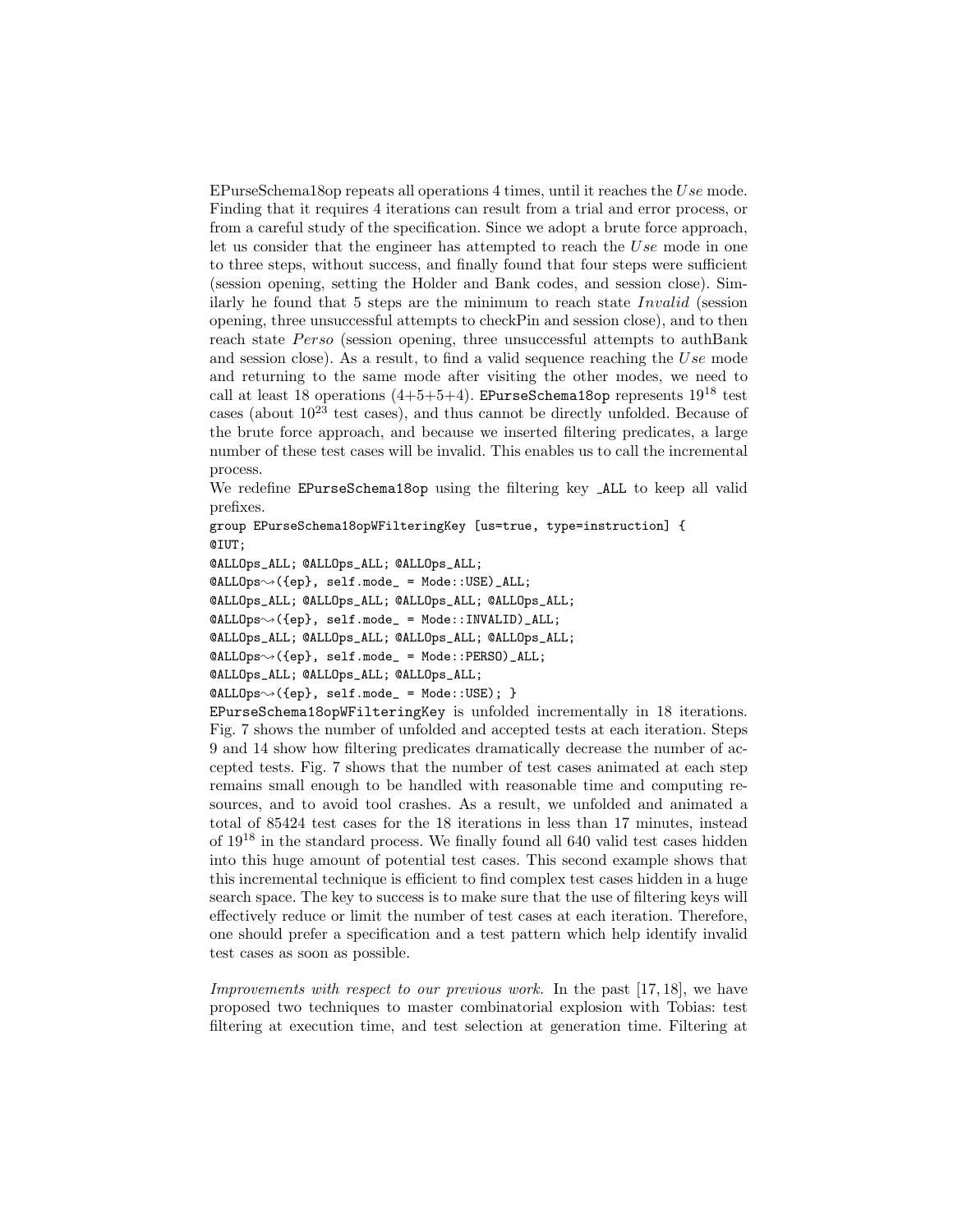|         |          | Iteration Nb of tests Nb of tests Iteration Nb of tests Nb of tests |    |          |          |
|---------|----------|---------------------------------------------------------------------|----|----------|----------|
|         | unfolded | accepted                                                            |    | unfolded | accepted |
|         | 19       | 3                                                                   | 10 | 1064     | 72       |
| $ 2 \>$ | 57       |                                                                     | 11 | 1368     | 184      |
| 3       | 133      | 29                                                                  | 12 | 3496     | 376      |
|         | 551      | 24                                                                  | 13 | 7144     | 1160     |
| 5       | 456      | 40                                                                  | 14 | 22040    | 64       |
| 6       | 760      | 104                                                                 | 15 | 1216     | 80       |
|         | 1976     | 312                                                                 | 16 | 1520     | 224      |
| 8       | 5928     | 1136                                                                | 17 | 4256     | 624      |
| 9       | 21584    | 56                                                                  | 18 | 11856    | 640      |

Fig. 7. Results of EPurseSchema18opWFilteringKey unfolding

execution time is based on a simple idea: if the prefix of a test case fails, then all test cases sharing the same prefix will fail. In [17], we have proposed an intelligent test driver which remembers the failed prefixes, and avoids to execute a test case starting with a prefix which previously failed. This idea is close to the one presented in this paper. Still, there are significant advances in the new technique proposed here. First, the original technique required to produce the full test suite. Every test was examined to check if it included a failing prefix. Our new incremental process does not generate the full test suite, it incrementally builds and filters the prefixes by alternating between unfolding and animation activities. Because we avoid the full unfolding of the test suite, we are able to consider test patterns corresponding to huge numbers of test cases  $(19^{18}$  in the last example). Another contribution of this paper is the definition of new constructs for test patterns (state predicates, behaviours, filtering keys), which help invalidate earlier the useless test cases in the unfolding process. Selection at generation time is another technique, where one selects a subset of the test suite based on some criterion. This selection takes place during the unfolding process and does not require to execute or animate test cases. In [18] we filtered the elements of the test suite whose text did not fulfill a given predicate. This predicate is freely chosen by the test engineer and does not prevent to filter out useful test cases. For example, one could filter out all test cases whose length was longer than a given threshold. In [7, 18], we investigated the use of random selection techniques. These techniques are by essence unable to distinguish between valid and invalid test cases, but they are able to reduce the number of test cases to an arbitrary number whatever be the size of the initial test suite. Compared to these selection techniques, our incremental process does not discard valid test cases, but makes the assumption that the number of valid test cases is small enough to remain tractable.

# 7 Related work

In [15], authors propose to study test reduction in the context of boundedexhaustive testing, which could be described as a variation of combinatorial testing. Three techniques are proposed to reduce test generation, execution time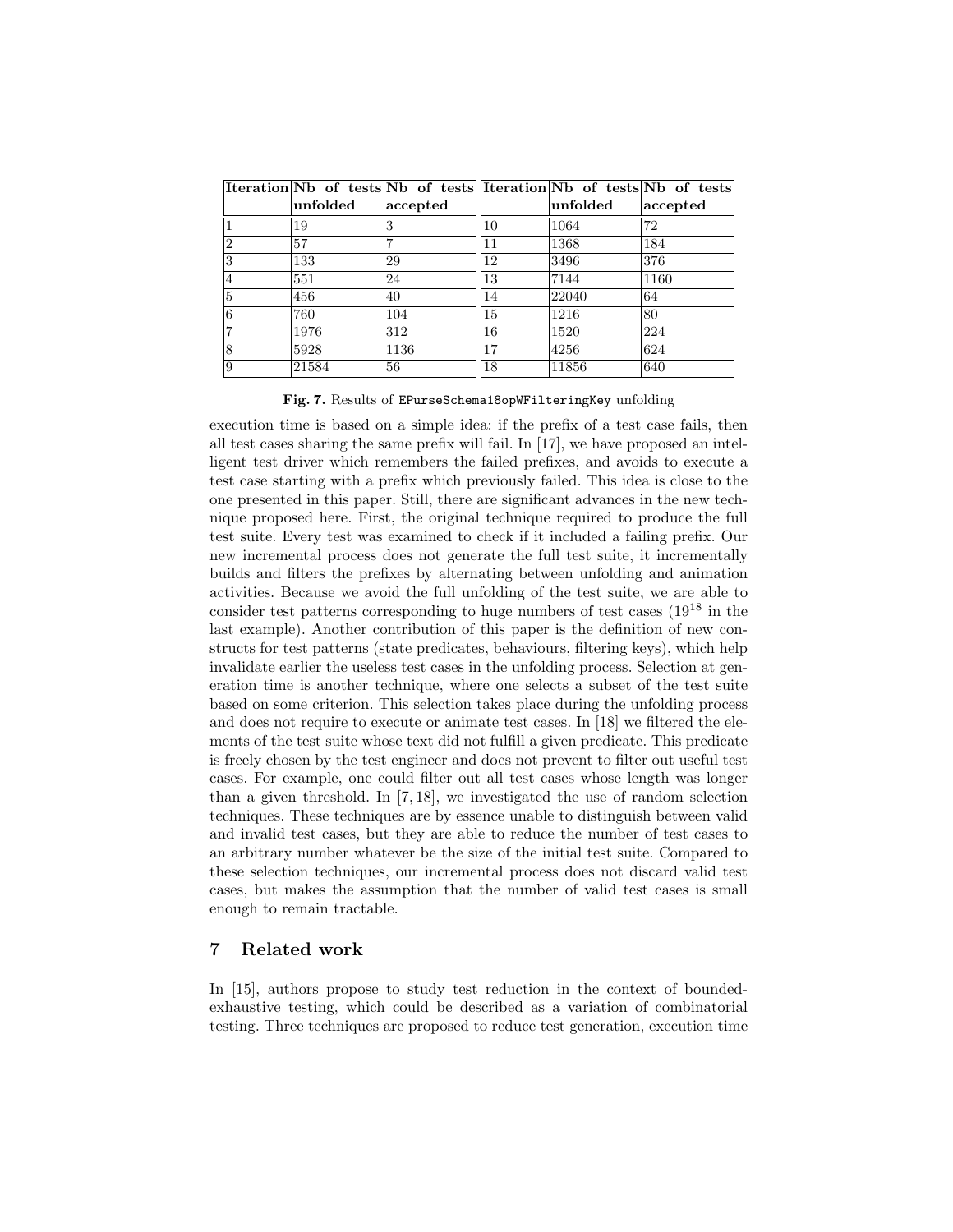and diagnosis. In particular, the Sparse Test Generation skips some tests at the execution to reduce the time to the first failing test. Unlike ours, this approach does not rely on a model to perform test generation and reduction. Our approach allows filtering large combinatorial test suites by animating them on an UML/OCL model. It eliminates tests which don't verify the pre and post conditions of operations and/or given predicates or states. Generating tests or simply checking their correctness, is a classical approach when a model is available (principle of the "model-based testing" approaches). For instance, in [12], authors generate automatically a combinatorial test suite, that satisfies both the specification and coverage criteria (among which pairwise coverage of parameter values). The generation engine is based on a constraint solver and the specification is expressed in Spec#. In  $[2]$ , authors also propose to automate test case generation with a constraint solver, but the specification is expressed as contracts extended with state machines. For both, the objective of the work is to generate a test suite which fulfills a coverage criterion on a model. In our approach, the test schema gives a supplementary selection criterion for test generation. In [6], specification is expressed as IOLTS and generation is done with respect to a test purpose, for conformance testing. In some way, our test schema can be compared to a sort of test purpose, but contrary to this work where only one test is generated for each test purpose, we aim at generating all the test cases satisfying the test purpose.

The problem of test suite reduction is to provide a shorter test suite while maintaining the fault detection power. The approach presented in [14] generates test suites from a model and traps properties corresponding to structural coverage criteria. An algorithm is then executed on the resulting test suite to generate a reduced test suite having the same coverage than the original one. The original and the reduced test suites are animated on a faulty model to compare their fault localization capabilities. In [11], authors propose an approach where test cases created thanks to model-checker are transformed such that redundancy within the test-suite is avoided, and the overall size is reduced. Our approach differs from test suite reduction techniques in two points. First, we don't need to execute all tests of the original test suite to perform the reduction, and second, we consider that all valid test cases are equivalent when performing reduction with the filtering keys. YETI<sup>7</sup> is a random test generation tool which generates test cases from program bytecode. The number of generated test cases is limited by the available time. The report shows in a real time GUI the bugs found sofar, the coverage percentage according to a classical coverage criteria, the number of system calls and the number of variables used in the system to carry out the test generation and execution. Compared to our toolset, our approach performs the generation of tests from a UML/OCL model and not from a program. The choice of the methods under test, the length of the call sequences and the parameter values is not done randomly as in the YETI tool but according to a careful test schema defined by the user. Contrary to our tool, the notion of filtering

<sup>7</sup> Tool website : http://www.yetitest.org/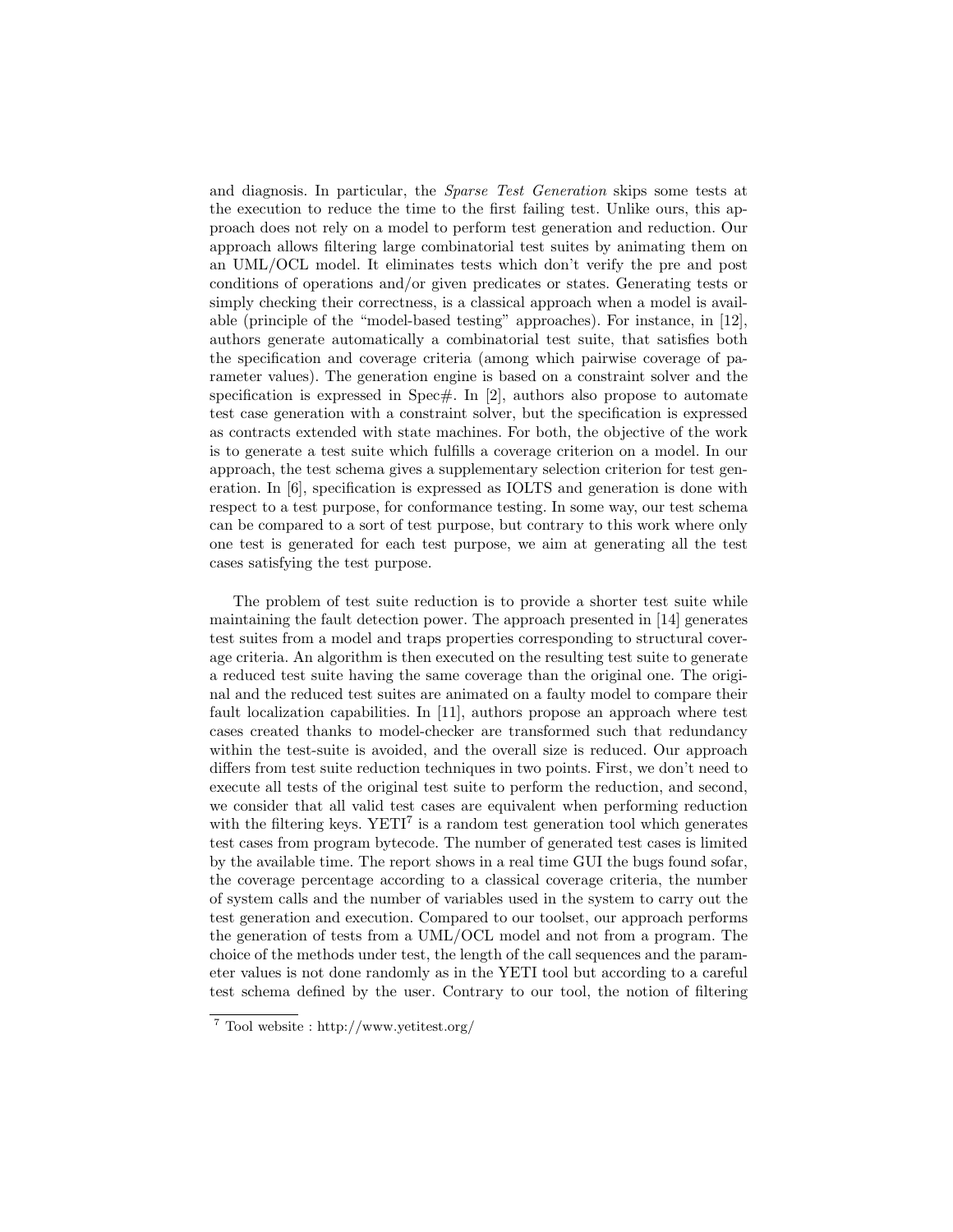against specific states or behaviors and the incremental unfolding do not exist in the YETI tool whose purpose is to maximize bugs detection and structural coverage.

# 8 Conclusion and perspectives

In this paper, we address the problem of filtering a large combinatorial test suite with respect to a UML/OCL Model. The whole approach relies on three main steps. First the set of tests to generate has to be defined in terms of a test pattern, expressed in a textual language called TSLT. Second, this schema is unfolded to produce abstract test cases that are animated within Smartesting Test Designer tool. This animation allows to identify and remove invalid test cases. The process of unfolding and filtering can be done incrementally so that potential combinatorial explosion can be mastered. Several examples have been presented. They show that the incremental process is able to generate all valid test cases scattered in a huge search space, provided that the number of valid test cases remains small enough. This paper has presented several new constructs which help the test engineer to express more precise test patterns and to filter out invalid test cases at early stages of the unfolding process. From a methodological point of view, this requires to augment the test pattern with state predicates, behaviour selectors, and filtering keys, which keep the incremental process within acceptable bounds. This approach has been defined in the context of the ANR TASCCC Project. We intend to apply it soon to the Global Platform case study provided by Gemalto, a last-generation smart card operating system<sup>8</sup>. This model presents 3 billions of possible atomic instantiated operation calls, due to combination of operations parameters values. A large proportion of these latters represent erroneous situations that should not be considered.

Acknowledgment This research is supported by the ANR TASCCC Project under grant ANR-09-SEGI-014.

#### References

- 1. Abrial, J.R.: The B Book Assigning Programs to Meanings. Cambridge University Press (Aug 1996)
- 2. Belhaouari, H., Peschanski, F.: A constraint logic programming approach to automated testing. In: The 24th Int. Conf. on Logic Programming. pp. 754–758. ICLP '08, Springer (2008)
- 3. du Bousquet, L., Ledru, Y., Maury, O., Oriat, C., Lanet, J.L.: Reusing a JML specification dedicated to verification for testing, and vice-versa: case studies. Journal of Automated Reasoning, Springer 45(4) (2010)
- 4. Cheon, Y., Leavens, G.T.: A simple and practical approach to unit testing: The JML and JUnit way. In: ECOOP'02. No. 2374 in LNCS, Springer (2002)
- 5. Cohen, D.M., Dalal, S.R., Parelius, J., Patton, G.C.: The combinatorial design approach to automatic test generation. IEEE Softw. 13(5), 83–88 (1996)

<sup>8</sup> http://www.globalplatform.org/specifications.asp